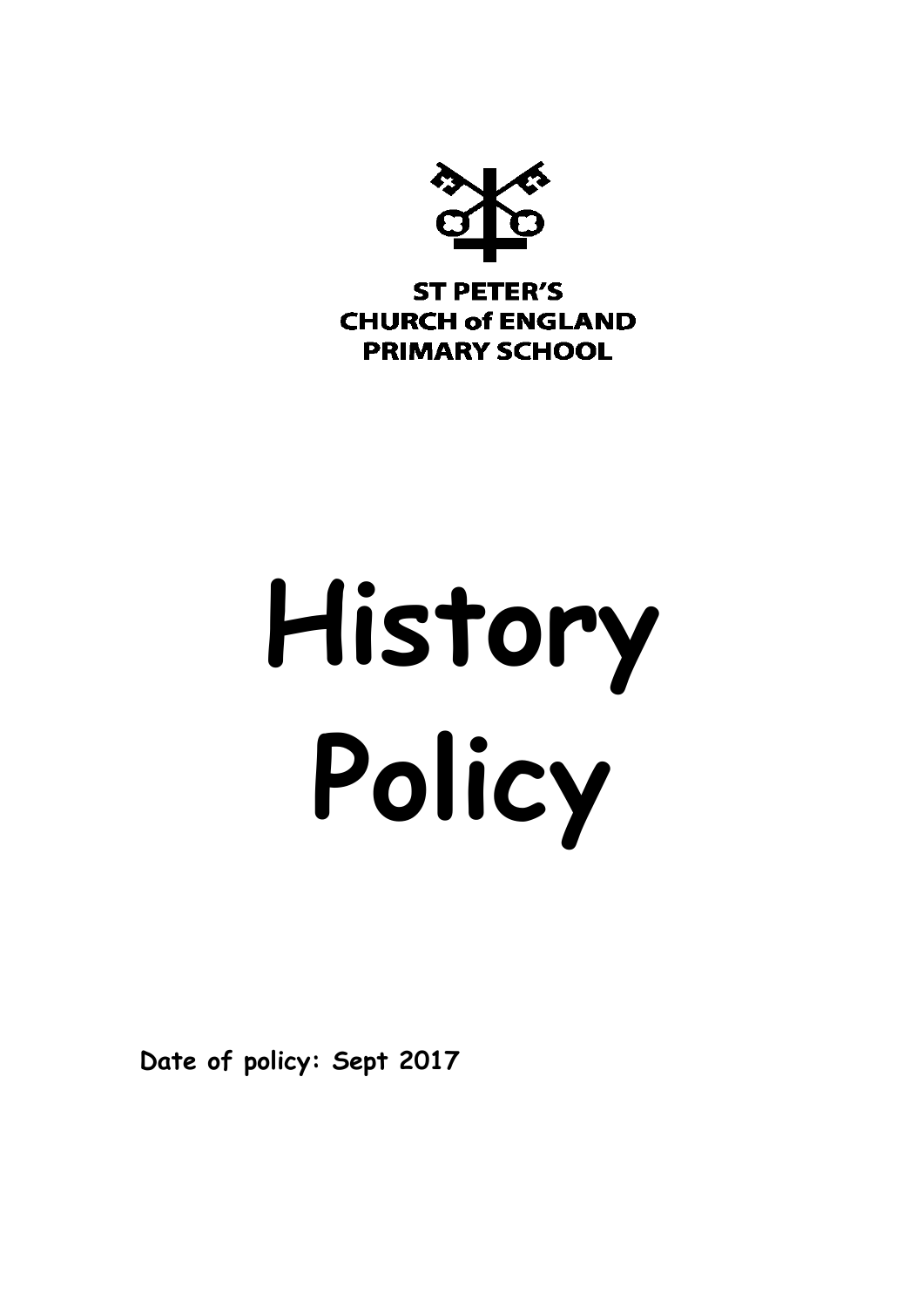# **Mission Statement**

In this distinctive, inclusive, Christian school, where everyone matters, we nurture and develop opportunities for lifelong learning. We come together in a vibrant, creative community that also develops our spiritual and cultural lives through:

- Love
- Trust
- Care
- Respect
- Joy

ensuring that everyone successfully achieves their full potential.

# **Aims and objectives**

The aim of teaching history here at St Peter's CE School is to stimulate the children's interest and understanding about the life of people who lived in the past. We teach the children a sense of chronology and through this they develop a sense of identity and a cultural understanding based on their historical heritage. Thus they learn to value their own and other people's cultures in modern multicultural Britain and, by considering how people lived in the past, they are better able to make their own life choices today. We teach children to understand how events in the past have influenced our lives today; we also teach them to investigate these past events and, by doing so, to develop the skills of enquiry, analysis, interpretation and problem-solving.

The aims of History at our school are:

- to foster in children an interest in the past and to develop an understanding that enables them to enjoy all that history has to offer;
- to enable children to know about significant events in British history and to appreciate how things have changed over time;
- to develop a sense of chronology;
- to understand how Britain is part of a wider European culture and to study some aspects of European history;
- to have some knowledge and understanding of historical development in the wider world;
- to develop in children the skills of enquiry, investigation, analysis, evaluation and presentation;
- To enrich other areas of the curriculum.

# **Teaching and learning style**

History teaching focuses on enabling children to think as historians. We place an emphasis on examining historical artefacts and primary and secondary sources. In each Key Stage, we give children the opportunity to visit sites of historical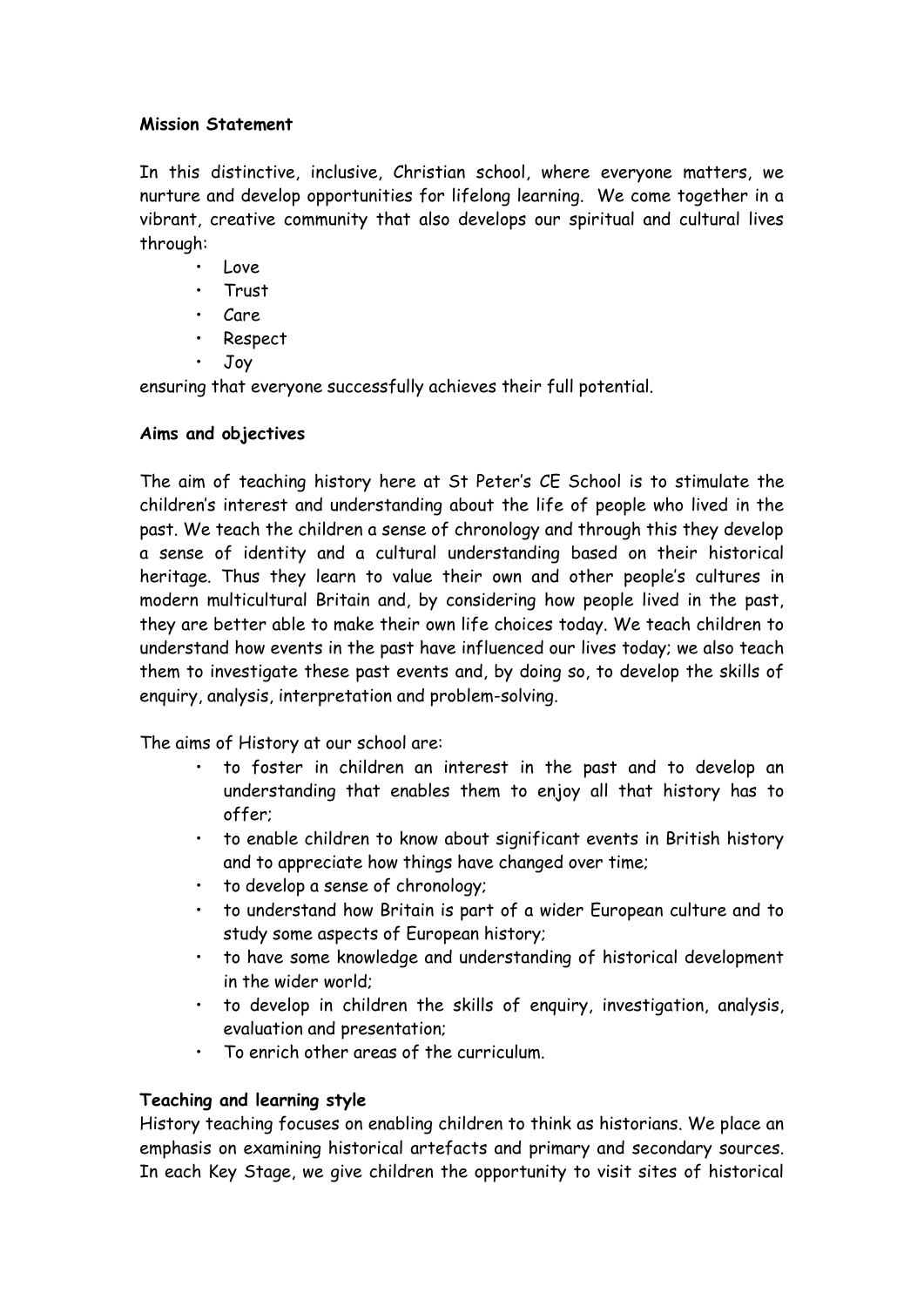significance and we encourage visitors to come into the school and talk about their experiences of events in the past. We recognise the value of stories in history teaching and regard this as an important way of stimulating history in the past. We focus on helping children understand that historical evidence can be interpreted in different ways and that they should always ask searching questions of the evidence they are presented with.

# **Curriculum Planning**

History is delivered through cross curricular topics designed to give coherence and context, covering the breadth of study for History as stated in the National Curriculum. Here at St Peter's, we have developed a progressive skills based curriculum based upon the National Curriculum Programmes of Study. The aims of study include:

- To know and understand the history of these islands as a coherent, chronological narrative, from the earliest times to the present day: how people's lives have shaped this nation and how Britain has influenced and been influenced by the wider world
- To know and understand significant aspects of the history of the wider world: the nature of ancient civilisations; the expansion and dissolution of empires; characteristic features of past non-European societies; achievements and follies of mankind
- To gain and deploy a historically grounded understanding of abstract terms such as 'empire', 'civilisation', 'parliament' and 'peasantry'
- To understand historical concepts such as continuity and change, cause and consequence, similarity, difference and significance, and use them to make connections, draw contrasts, analyse trends, frame historicallyvalid questions and create their own structured accounts, including written narratives and analyses
- To understand the methods of historical enquiry, including how evidence is used rigorously to make historical claims, and discern how and why contrasting arguments and interpretations of the past have been constructed

We carry out curriculum planning in history in two phases (long-term and medium-term). The long-term plan maps the history units covered in each term throughout each Key Stage and ensures an appropriate balance and distribution of work. The history subject leader works this plan out in conjunction with teaching colleagues in each year group.

Our medium-term plans give details of the topic theme for each term. We identify the specific learning objectives in the guise of Big Questions and detail how the lessons are to be taught, differentiation as necessary, the skills to be taught alongside the levels, learning outcomes and cross-curricular links for each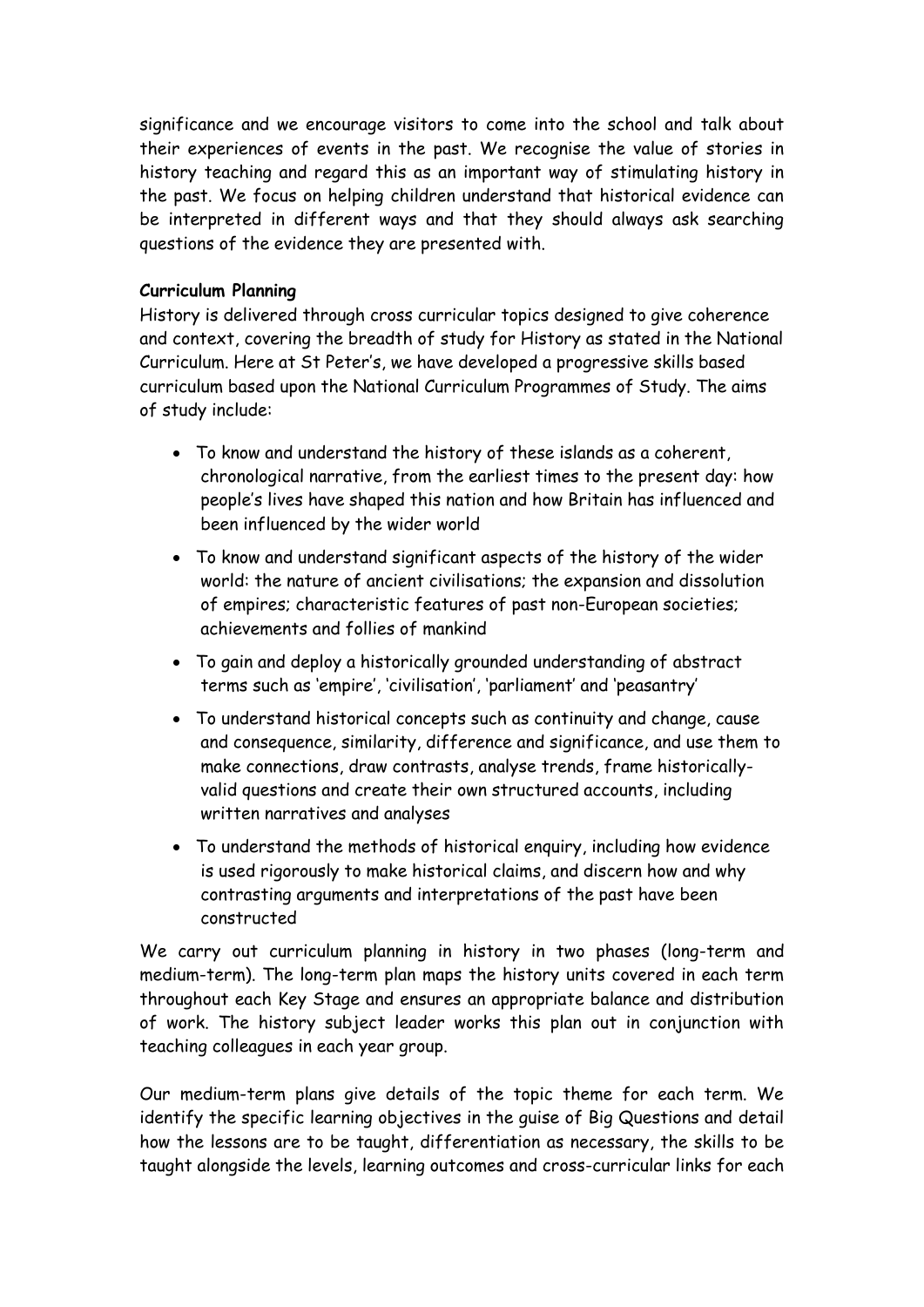topic as well as the provision for community cohesion, 'Gifted and Talented' pupils, the initial 'hook' and the end-of- topic 'celebration'. The history subject leader reviews these plans on a regular basis. Because we have some mixed age classes some medium term planning is organised on a two-year rotation cycle. By doing so, we ensure that children have complete coverage of the National Curriculum but do not have to repeat topics.

#### **Foundation Stage**

At St Peter's we encourage the development of skills, knowledge and understanding that help children make sense of their world as an integral part of the school's work. As the reception class is part of the Foundation Stage of the National Curriculum we relate the development of the children's knowledge and understanding of history to the objectives set out in the Early Learning Goals (ELGs). These underpin the curriculum planning for children aged birth to five. This learning forms the foundation for later work in history.

### **The contribution of ICT to teaching in this curriculum area**

Pupils at St Peter's CE School use ICT-based sources as part of their historical enquiry, e.g. internet, databases and interactive activities. They use ICT in History where appropriate, to enhance their skills in data handling and in presenting their written work. Pupils also have the opportunity to use ICT to record images and sounds, such as digital cameras and voice recorders, and use these in presentations or as part of their written work.

# **Other curriculum links**

# **English**

Work in history provides opportunities for pupils to apply their language and literacy skills. Some of the texts that we use within English units are historical in nature to enhance the children's knowledge and understanding.

At Key Stage 1 pupils are expected to extend their technical vocabulary, talk about what they see and read and communicate this in different ways. They are expected to attempt to provide reasons and explanations. At Key Stage 2 pupils are expected to use vocabulary about life in the past but also about the processes of finding out about the past. They are expected to use and develop their library and research skills in order to locate information. They are expected to organise their findings and present them to different audiences.

# **Mathematics**

Work in History provides opportunities for pupils to apply their mathematical skills. At Key Stage 1 pupils are expected to begin to understand chronology through the sequencing of events in their lives and the sequencing of photographs and artefacts from different periods in their own lives. Pupils at Key Stage 2 should build upon these skills in order to sequence key events of time studied using relevant terms. They are expected to organise findings and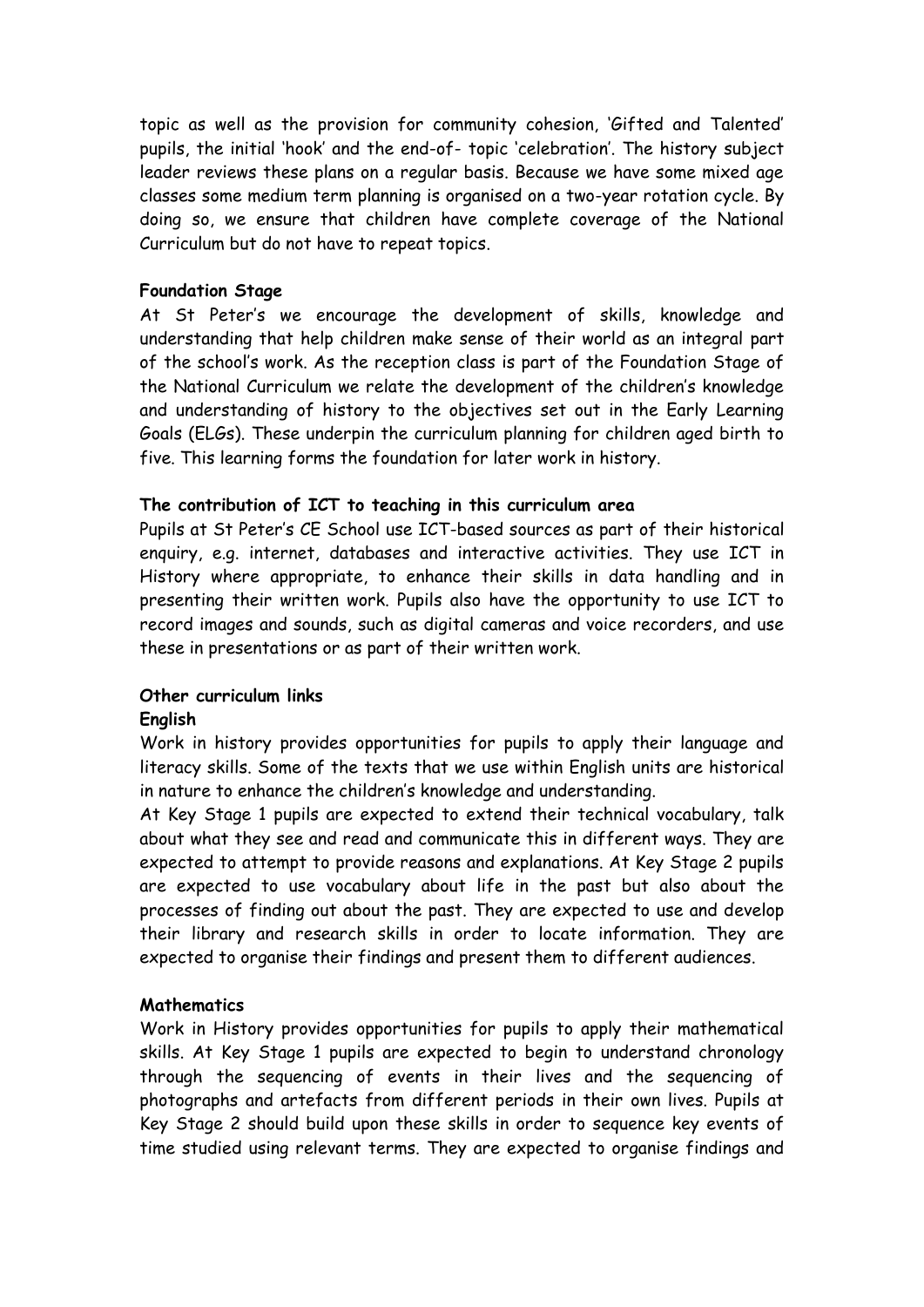present them through the concept of data handling. E.g. bar charts, Venn diagrams and tables.

### **Citizenship and personal, social and health education**

History helps pupils to think for themselves, to develop self-confidence by having opportunities to explain their views on a number of social questions such as how society should respond to poverty and homelessness and to respect diversity. They learn how society is made up of people from different cultures and start to develop tolerance and respect for others.

### **Spiritual, moral, social and cultural development**

When teaching history, we contribute to the children's spiritual development where possible. We also provide pupils with the opportunity to discuss moral questions, or what is right and wrong. The history programme of study enables children to understand that Britain's rich cultural heritage can be further enriched by the multi-cultural British society of today.

#### **Art**

Art provides opportunities for children to ask questions about a starting point for a piece of work. Using historical artefacts or historical visits provides valuable cross-curricular opportunities to develop skills of enquiry, investigation, analysis and presentation. For example, pupils learn about the lives of significant individuals in the past who have contributed to national and international achievements. We use famous artists from different periods of history to create pieces in their style. Works of art also provide opportunities for children to learn about life in different times and cultures.

# **Teaching History to children with special educational needs**

At our school we provide a broad and balanced education that enables all pupils to make progress, whatever their ability, including the Gifted and Talented, EAL and children identified with a Special Educational Need (SEN). Within the classes there are children of differing abilities. We recognise this fact and provide suitable learning opportunities for all children by matching the challenge of the task to the ability of the child. We achieve this through a range of strategies, including:

- Setting common tasks, which are open-ended and can have a variety of results.
- Setting tasks of increasing difficulty where not all children complete tasks.
- Grouping children by ability and setting different tasks for each group
- Providing a range of challenges through the provision of different resources.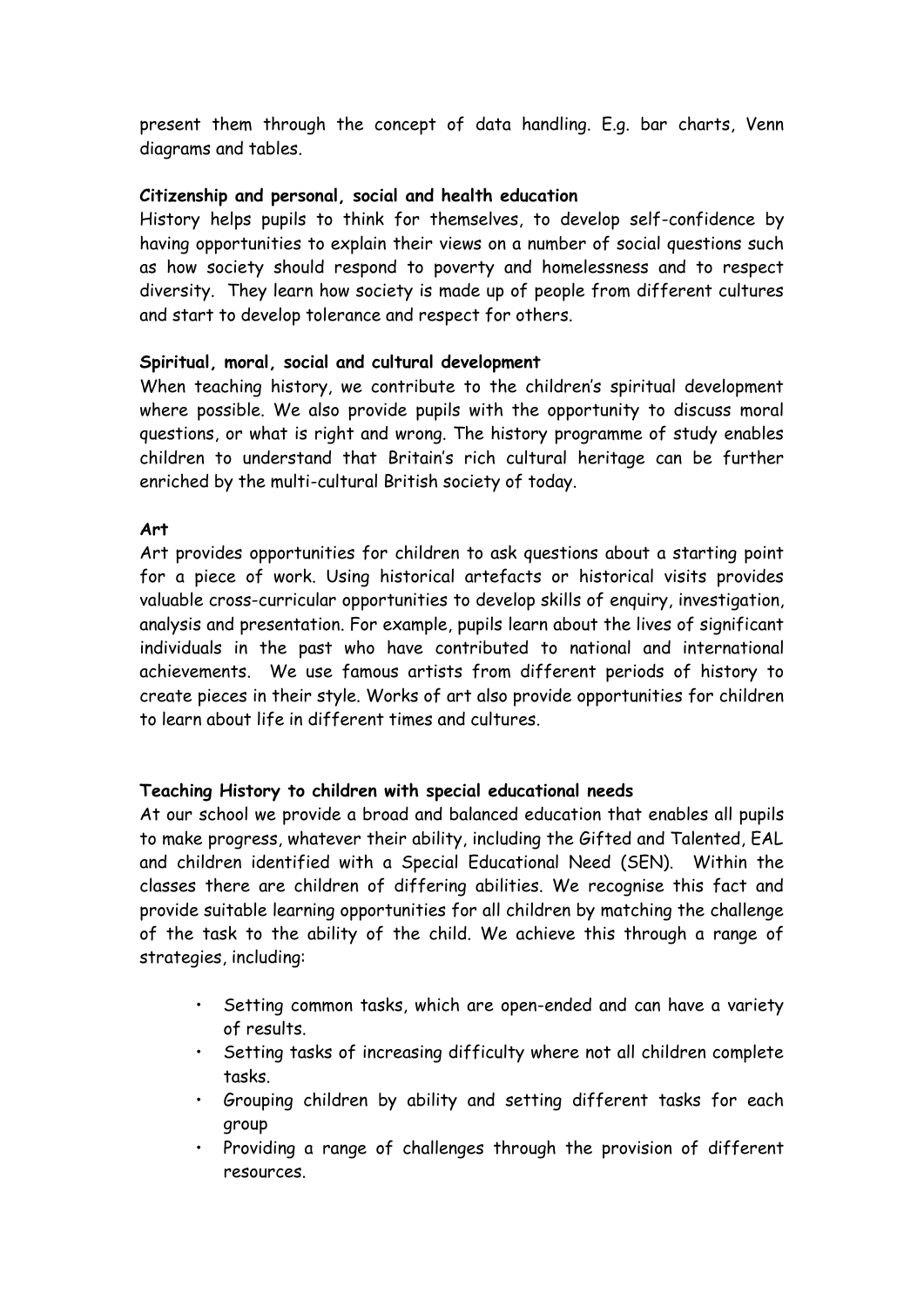• Using classroom assistants to support children individually or in groups.

We enable pupils to have access to the full range of activities involved in learning history. Where children are to participate in activities outside the classroom, for example, a visit to an historical site, we carry out a risk assessment prior to the activity, to ensure that the activity is safe and appropriate for all pupils.

When progress fall significantly outside the expected range, the child may have special educational needs. Our assessment process looks at a range of factors – classroom organisation, teaching materials, teaching style, and differentiation – so that we can take some additional or different action to enable the child to learn more effectively. This ensures that our teaching is matched to the child's needs.

Intervention through School Action and School Action Plus will lead to the creation of an Individual Education Plan (IEP) for children with special educational needs. The IEP may include, as appropriate, specific targets relating to history.

### **Assessment and recording**

Teachers assess children's work in history lessons (through the creative curriculum) using three different stamps which identify how they achieve in the lesson; these stamps include, 'you've achieved your learning objective', 'you're working towards your leaning objective' and 'I need to give you some more help so that you understand.' The children's work is marked against the learning objectives and outcomes for their lessons in the guise of 'Big Questions' and 'Success Criteria'.

Termly assessments are made through observations of children's work and how they access information in history lessons. The children's progress is then assessed by using the History skills grid, which shows progression through year group expectations. Every term a judgement is made as to whether the childis at the expected level, above or below.

Teachers use these assessments and their marking to plan future work for each child and make an assessment of progress as part of the annual report to parents. Each teacher passes this information on to the next teacher at the end of the academic year.

#### **Resources**

We have a wide range of resources in school to support the teaching of history across the school. We keep these resources in boxes of equipment for each unit of work. We use ICT programs and the internet to research historical events and periods and to develop our understanding of the passing of time. Resources are of good quality and are replaced as and when necessary.